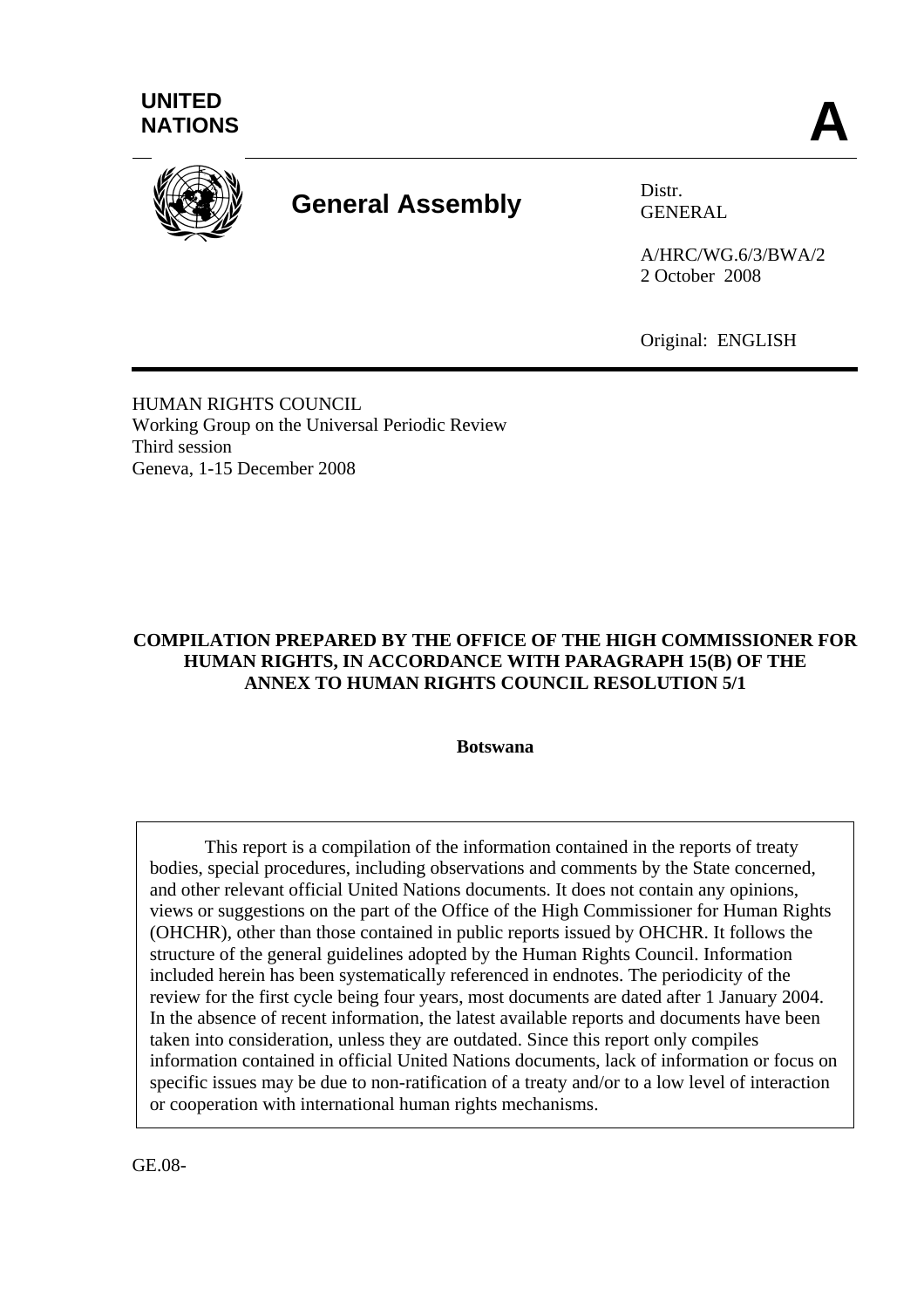# **I. BACKGROUND AND FRAMEWORK**

#### **A. Scope of international obligations**<sup>1</sup>

| Core universal human<br>rights treaties <sup>2</sup> | Date of ratification,<br>accession or succession                     | <i>Declarations</i><br>/reservations | Recognition of specific competences of treaty<br>bodies                                                        |
|------------------------------------------------------|----------------------------------------------------------------------|--------------------------------------|----------------------------------------------------------------------------------------------------------------|
| <b>ICERD</b>                                         | $20-02-1974$ (a)                                                     | None                                 | Individual complaints (art. 14): No                                                                            |
| <b>ICCPR</b>                                         | 08-09-2000                                                           | Yes (art. 7, 12 $(3)$ )              | Inter-State complaints (art. 41): No                                                                           |
| <b>CEDAW</b>                                         | 13-08-1996 $(a)$                                                     | None                                 |                                                                                                                |
| <b>OP-CEDAW</b>                                      | $21-02-2007$ (a)                                                     | None                                 | Inquiry procedure (art. 8 and 9): Yes                                                                          |
| <b>CAT</b>                                           | 08-09-2000                                                           | Yes (art. $1)$ )                     | Inter-State complaints (art. 21): No<br>Individual complaints (art. 22): No<br>Inquiry procedure (art. 20): No |
| <b>CRC</b>                                           | 14-03-1995 $(a)$                                                     | Yes (art. $1)$ )                     |                                                                                                                |
| OP-CRC-AC                                            | 04-10-2004                                                           | Yes                                  |                                                                                                                |
| OP-CRC-SC                                            | $24-09-2003$ (a)                                                     | None                                 |                                                                                                                |
| OP, CED.                                             |                                                                      |                                      | Core treaties to which Botswana is not a party: ICESCR, ICCPR-OP1, ICCPR-OP2, OP-CAT, ICRMW, CPD, CPD-         |
|                                                      | Other main relevant international instruments                        |                                      | Ratification, accession or succession                                                                          |
|                                                      | Convention on the Discontion and Dunishment of the Cuime of Canagida |                                      | $N_{\alpha}$                                                                                                   |

| <u>UME MAM LUEVAM MARTIAN MARTIA AND MARTIN</u>                                    | <i>Rangeamon, accession of succession</i>                         |
|------------------------------------------------------------------------------------|-------------------------------------------------------------------|
| Convention on the Prevention and Punishment of the Crime of Genocide               | N <sub>o</sub>                                                    |
| Rome Statute of the International Criminal Court                                   | <b>Yes</b>                                                        |
| Palermo Protocol <sup>3</sup>                                                      | Yes                                                               |
| Refugees and stateless persons <sup>4</sup>                                        | Yes, except 1961 Convention on the<br>Reduction of Statelessness. |
| Geneva Conventions of 12 August 1949 and Additional Protocols thereto <sup>5</sup> | Yes, except AP III                                                |
| ILO fundamental conventions <sup>6</sup>                                           | <b>Yes</b>                                                        |
| <b>UNESCO</b> Convention against Discrimination in Education                       | N <sub>0</sub>                                                    |
|                                                                                    |                                                                   |

1. The Committee on the Elimination of Racial Discrimination (CERD) recommended that Botswana consider the possibility of making the declaration, for the acceptance of complaints, provided for in article 14 of ICERD.<sup>7</sup> The Special Rapporteur on the right to education recommended that Botswana ratify ICESCR. $8$  The HR Committee noted with concern the vague and extremely wide reservations which Botswana entered in relation toarticles 7 and 12 of ICCPR. Concerning article 7, it was recalled that reservations offending peremptory norms of international law including the prohibition of torture are incompatible with the object and purposes of the Covenant. The Committee recommended that Botswana should immediately withdraw its reservation to article 7 and withdraw its reservation to article 12 of the ICCPR.<sup>9</sup> The Committee on the Rights of the Child (CRC) also recommended that Botswana withdraw its reservation to article 1 of the Convention at the earliest time possible by expediting the law review process.<sup>10</sup>

## **B. Constitutional and legislative framework**

2. The HR Committee noted that the ICCPR was not directly applicable in domestic law, and was concerned that not all rights provided for in the Covenant were addressed in the Constitution and legislation.<sup>11</sup> It was also concerned that there still remained customary laws and practices that were inconsistent with the rights provided for in the Covenant.<sup>12</sup> It recommended that Botswana should increase its efforts to raise awareness of the precedence of constitutional law over customary laws and practices, and of the entitlement to request the transfer of a case to constitutional law courts, and of appeal before such courts.13 CRC also recommended that the Convention be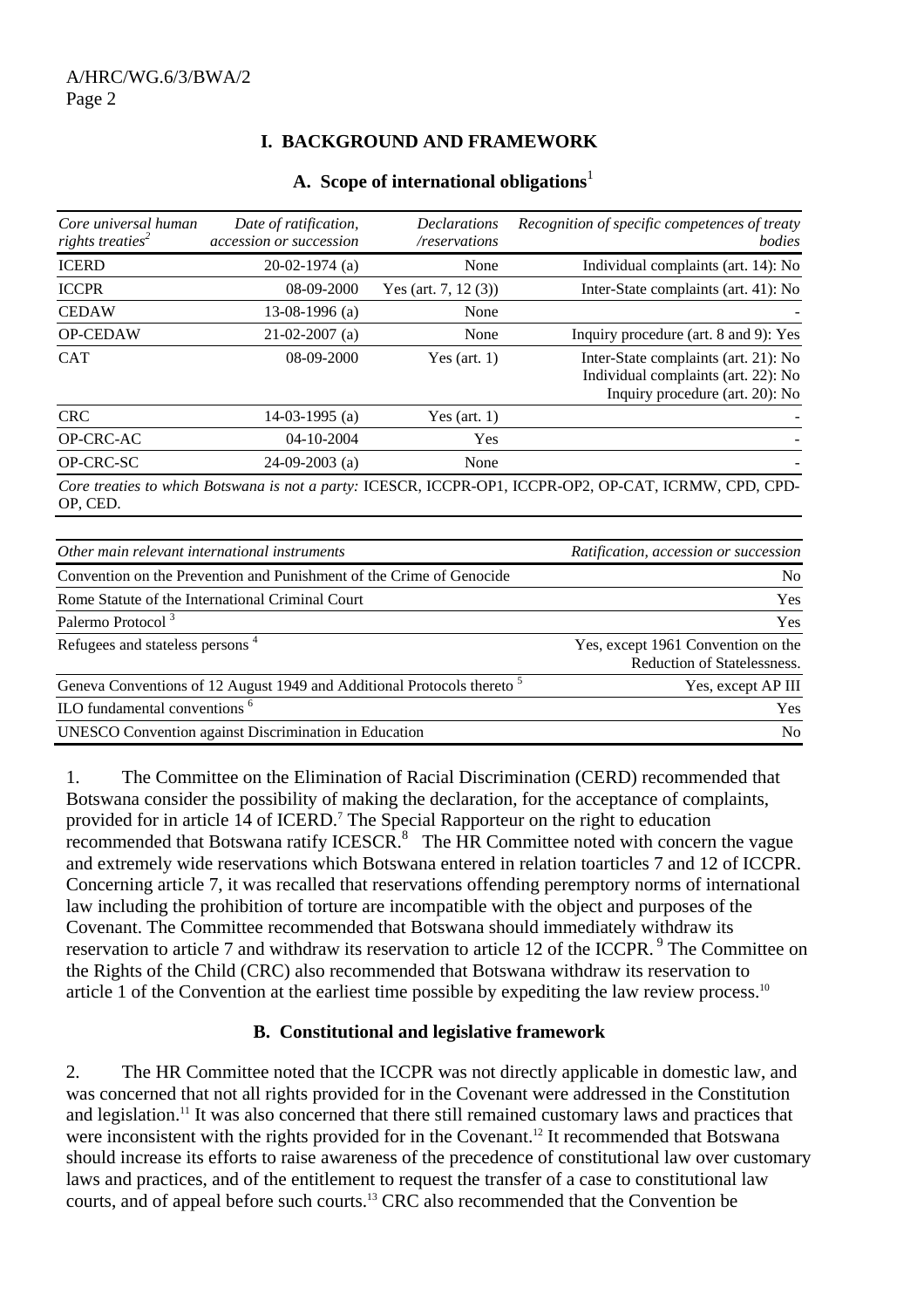incorporated in domestic law and that Botswana undertake the necessary steps to bring customary law into conformity with the Convention.<sup>14</sup>

#### **C. Institutional and human rights infrastructure**

3. The CRC<sup>15</sup> and the Special Representative of the Secretary General on human rights defenders<sup>16</sup> expressed concern that the Office of the Ombudsman lacked the necessary human and financial resources for its proper functioning. The HR Committee<sup>17</sup> welcomed Botswana's statements that it is willing to consider establishing a national human rights institution. This Committee together with CERD<sup>18</sup> recommended that Botswana establish an independent national human rights commission in accordance with the Paris Principles.

4. A 2004 UNODC report provided information about the provisions of the Corruption and Economic Crime Act of 1994<sup>19</sup> and a 2004 World Bank Report noted that, following a series of high level corruption scandals, Botswana created a Directorate of Corruption and Economic Crime in 1994, under the Office of the President, with powers to investigate and prosecute suspects, prevent corruption, and educate the public. $20$ 

#### **D. Policy measures**

5. CRC noted with appreciation the establishment of the National AIDS Council, the National Policy on HIV/AIDS,<sup>21</sup> the National AIDS Coordinating Council, the Prevention of Mother to Child Transmission Programme and the programme for AIDS orphans.<sup>22</sup>

#### **II. PROMOTION AND PROTECTION OF HUMAN RIGHTS ON THE GROUND**

**A. Cooperation with human rights mechanisms** 

| Treaty body <sup>23</sup> | Latest<br>report<br>considered | Latest<br>concluding<br>observations | Follow-up<br>response | Reporting status                                                      |
|---------------------------|--------------------------------|--------------------------------------|-----------------------|-----------------------------------------------------------------------|
| <b>CERD</b>               | 2005                           | March 2006                           | Overdue<br>since 2007 | Seventeenth and eighteenth report<br>due in $2009$                    |
| <b>HR</b> Committee       | 2006                           | March 2008                           | due in $2009$         | Second report due in 2012                                             |
| <b>CEDAW</b>              |                                |                                      |                       | Initial and second report overdue<br>since 1997 and 2001 respectively |
| <b>CAT</b>                |                                |                                      |                       | Initial and second report overdue<br>since 2001 and 2005 respectively |
| <b>CRC</b>                |                                | 2003 October 2004                    |                       | Combined second and third report overdue since 2007                   |
| OP-CRC-AC                 |                                |                                      |                       | Initial report overdue since 2006                                     |
| OP-CRC-SC                 |                                |                                      |                       | Initial report overdue since 2005                                     |

#### **1. Cooperation with treaty bodies**

6. CERD welcomed the setting up of an Inter-Ministerial Committee on Treaties, Conventions and Protocols, with the mandate to facilitate the implementation of the reporting obligations of Botswana under the international instruments to which it is a party. $^{24}$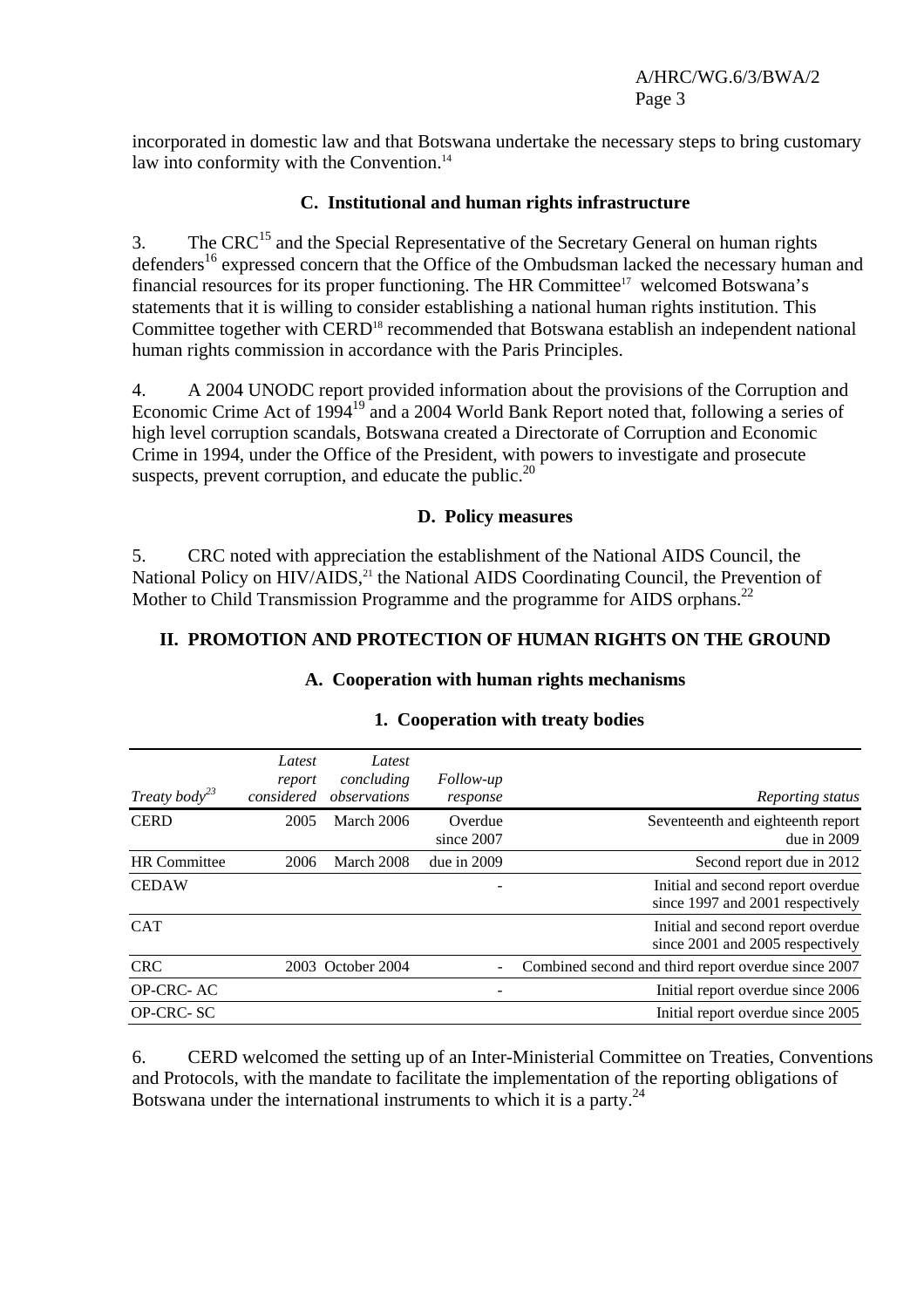| Standing invitation issued                                | None                                                                                                                                                                                                                              |
|-----------------------------------------------------------|-----------------------------------------------------------------------------------------------------------------------------------------------------------------------------------------------------------------------------------|
| Latest visits or mission reports                          | The Special Rapporteur on the right to education - visit from 26<br>September to 4 October $2005^{25}$                                                                                                                            |
| Visits agreed upon in principle                           | None                                                                                                                                                                                                                              |
| Visits requested and not yet agreed<br>upon               | The Special Rapporteur on the situation of human rights<br>and<br>fundamental freedoms of indigenous people.                                                                                                                      |
| Facilitation/cooperation during<br>missions               | The Special Rapporteur on the right to education expressed his sincere<br>appreciation to the Government for the cooperation extended to him<br>throughout the course of his mission <sup>26</sup> .                              |
| Follow-up to visits                                       | None                                                                                                                                                                                                                              |
| Responses to letters of allegations<br>and urgent appeals | Between 1 July 2004 and 30 June 2008, a total of 3 communications<br>were sent to the Government of Botswana. Apart from communications<br>sent for particular groups, 1individual, a man was covered by these<br>communications. |
|                                                           | Between 1 July 2004 and 30 June 2008, the Government of Botswana<br>replied to 1 communication, which represents replies to 33 per cent of<br>the communications sent.                                                            |
| Responses to questionnaires on<br>thematic issues $27$    | Botswana responded to 1 of the 12 questionnaires sent by special<br>procedures mandate-holders <sup>28</sup> between 1 July 2004 and 30 June 2008,<br>within the deadlines. $29$                                                  |

# **2. Cooperation with special procedures**

7. CERD recommended<sup>30</sup> that Botswana invite the Special Rapporteur on the situation of human rights and fundamental freedoms of indigenous peoples and the Special Rapporteur on contemporary forms of racism, racial discrimination, xenophobia and related intolerance, for a visit on its territory.

## **3. Cooperation with the Office of the High Commissioner for Human Rights**

8. Developments in Botswana have been covered by the OHCHR regional office for Southern Africa in Pretoria since its establishment in 1998.<sup>31</sup> The Regional Office provided advice and assistance to the Government when it considered and subsequently ratified the ICCPR and CAT. In 2004, a workshop on treaty reporting, attended by government stakeholders and civil society, was also supported by OHCHR.32 OHCHR also facilitated the first SADC Conference for chief justices on human rights and access to justice in 2004, in Kasane, Botswana.<sup>33</sup> In 2005, the Office undertook activities with civil society and Governments for strengthening national institutions and treaty body reporting in Botswana.<sup>34</sup>

9. In 2003, Botswana made a financial contribution to OHCHR.<sup>35</sup>

## **B. Implementation of international human rights obligations**

## **1. Equality and non discrimination**

10. In 2008, the HR Committee noted with concern that the exceptions to the right not to be discriminated against, as provided for in section 15(4) (b), (c) and (d) of the Constitution, were not in compliance with articles 2, 3 and 26 of the ICCPR. The HR Committee was concerned, in particular, at exceptions relating to non-citizens; adoption, marriage, divorce, burial, devolution of property on death or other matters of personal law; and the application of customary law. The Committee recommended that the State review section 15 of the Constitution in order to bring it in line with the Covenant, and ICERD amend relevant legislation accordingly.<sup>36</sup> Similar concerns and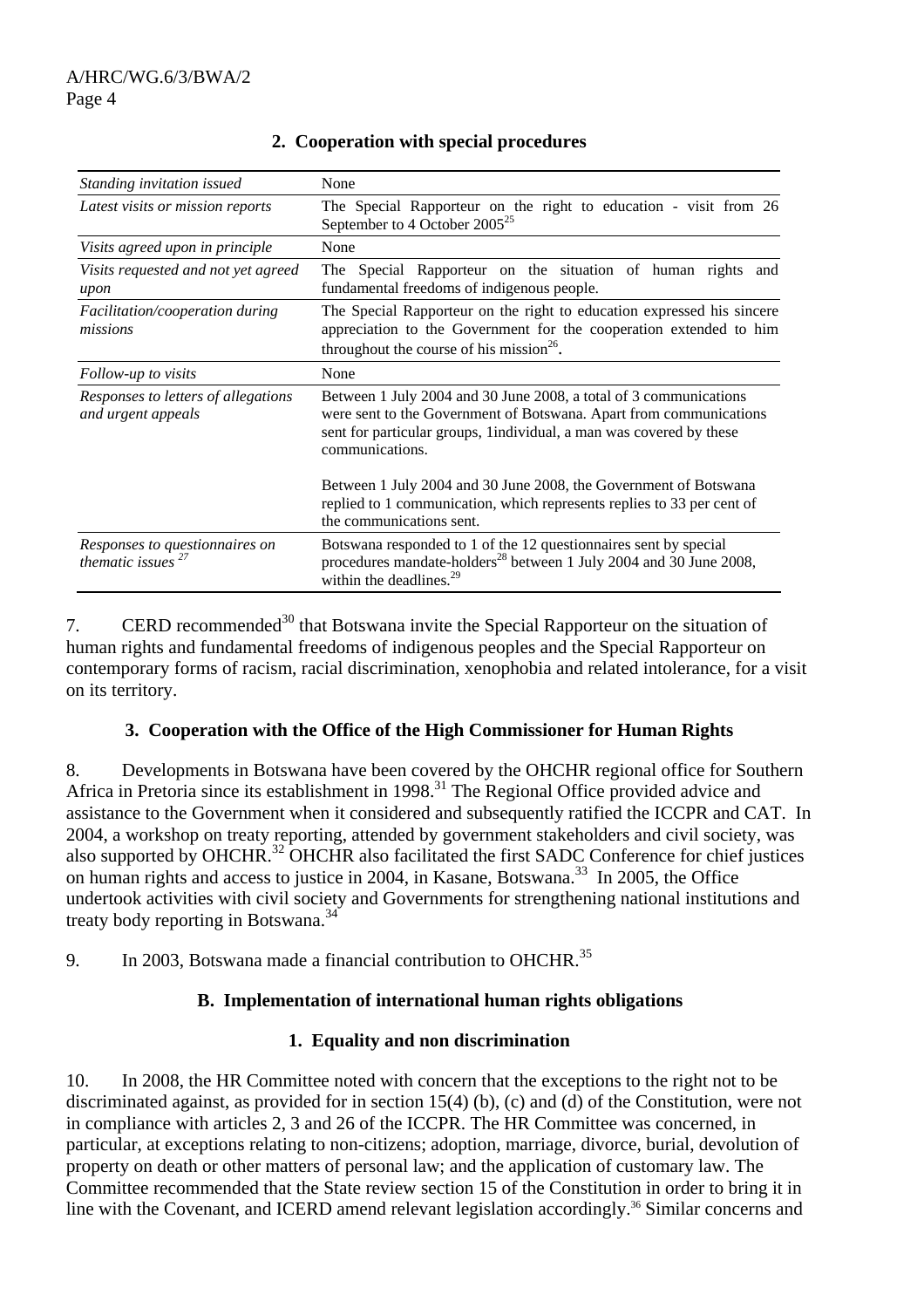recommendations were recorded by CERD in 2006, which also noted that section 15(9) of the Constitution authorizes the implementation of discriminatory laws in force before the coming into operation of the Constitution.<sup>3</sup>

11. In 2006, CERD remained concerned that the definition of discrimination provided under section 3 of the Constitution did not explicitly prohibit discrimination based on descent and national or ethnic origin, nor indirect discrimination. CERD recommended a review of this provision.<sup>38</sup> CERD noted in particular the State's reluctance to recognize the existence of indigenous peoples on its territory. CERD urged the State to respect and protect the existence and cultural identity of all ethnic groups within its territory and to review its policy regarding indigenous peoples.<sup>39</sup>

12. While taking note of the willingness of the State party to ensure better representation in the House of Chiefs (Ntlo ya Dikgosi), CERD, in 2006, recommended that the State adopt necessary measures to ensure the participation of all ethnic groups in the House of Chiefs on an equal basis.<sup>40</sup> In 2008, the HR Committee was concerned that, despite recent amendments, the current rules regarding appointments to the Ntlo ya Dikgosi did not make provision for fair representation of all tribes. The Committee recommended that the State ensure that it repeals any discriminatory element in the appointment and representation of tribes in the Ntlo ya Dikgosi, to ensure fair representation of all tribes; and that consultations are held in relation to the adoption of the Bogosi Bill.<sup>41</sup>

13. In 2004, the CRC was concerned that, as noted by the State party, the Constitution is inconsistent with the non-discrimination principle of the Convention. CRC was also concerned that societal discrimination persists against vulnerable groups of children, including children with disabilities, children working or living on the street, rural children, children born out of wedlock, orphans and fostered children and children affected or infected by HIV/AIDS. It was also deeply concerned at the situation of girls, in particular adolescent girls who, as acknowledged by the State party, suffer marginalization and gender stereotyping, compromising their educational opportunities and are more vulnerable to sexual violence, abuse and  $HIV/ALDS$ <sup>42</sup>

# **2. Right to life, liberty and security of the person**

14. The HR Committee expressed regret at the delegation's statements that it remained committed to retaining the death penalty and at the lack of explanation as to the low level of commutations of the death penalty. The Committee reiterated its view that mandatory imposition of death penalty for any crime was in violation of article 6, paragraph 2, of the ICCPR. It recommended that the State ensure that public debate on the death penalty be conducted on the basis of a full presentation of all aspects of the matter, especially the importance of achieving progress in the enjoyment of the right to life and the desirability of eventual ratification of the Second Optional Protocol to the ICCPR. The Committee also recommended that Botswana ensure that families are informed in advance of the date of the execution of their family members, and that the body is returned to the family for private burial. $^{43}$ 

15. The HR Committee regretted that the Penal Code did not contain a definition of torture. It did not consider that existing laws treat all forms of torture as offences of sufficient gravity. The Committee recommended that Botswana define, as soon as possible, the concept of "torture" in accordance with article 7 of the Covenant and make torture a criminal offence. An inquiry should be opened in each case of alleged torture, and the perpetrators of such acts should be prosecuted and punished appropriately. Effective reparations, including adequate compensation, should be granted to any victims.44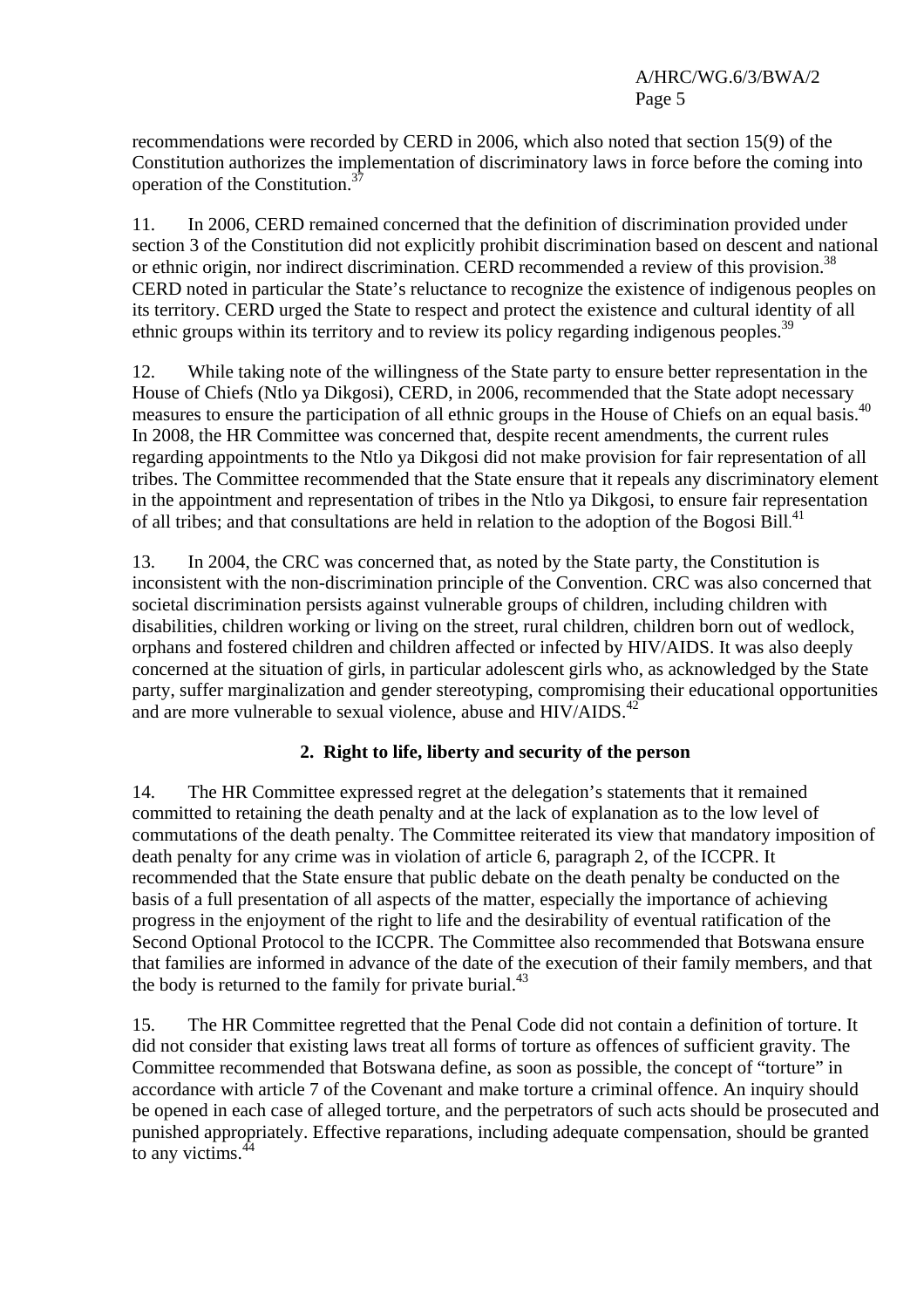16. The HR Committee expressed concern at the incidence of prison overcrowding and the large proportion of persons held on remand in prison. It was also concerned that families had limited access to persons deprived of their liberty. The HR Committee recommended that the State take measures to ensure that persons on remand are not kept in custody for an unreasonable period of time. It should significantly increase its efforts to guarantee the right of detainees to be treated with humanity and dignity, by ensuring that they live in healthy conditions and have adequate access to health care and food, and otherwise ensure that conditions of detention in the country's prisons are compatible with the United Nations Standard Minimum Rules for the Treatment of Prisoners. It should immediately take action to reduce the prison population. The State should develop alternative measures to imprisonment, such as community service orders and bail arrangements. The State should enhance access to prisoners by family members.<sup>45</sup>

17. The HR Committee was concerned about the existence in law and in practice of penal corporal punishment by the State, in violation of article 7 of the ICCPR. The State should abolish all forms of penal corporal punishment. 46 Additionally, CRC noted with deep concern that corporal punishment was permissible and was used as a way of disciplining children at home, in schools as stipulated in the Education Act and as a sanction in the juvenile justice system.<sup>47</sup> CRC strongly recommended that the State, inter alia, take legislative measures to expressly prohibit corporal punishment in the family, schools and other institutions.48

18. CRC remained concerned at the increasing level of domestic violence, at both physical and sexual abuse of children and at the lack of a comprehensive legal and policy framework.<sup>49</sup> CRC recommended that the State: adopt legal measures and comprehensive and responsive policies which will help to change attitudes and improve the prevention and treatment of cases of violence against children; introduce an effective system for reporting cases of abuse, including sexual abuse, of children; properly investigate cases of violence against children and impose sanctions on perpetrators; take measures to ensure the care and rehabilitation of victims as well as perpetrators; take measures to prevent the criminalization and stigmatization of child victims of abuse.<sup>50</sup>

19. In 2004, CRC was concerned at the increasing incidence of sexual exploitation and abuse of children.51 In 2008, an ILO Committee of Experts noted that most of the sexual offences provisions in the Penal Code refer to girls, and there do not appear to be any similar provisions protecting boys. The Committee requested the Government to take the necessary measures to secure the prohibition of the use, procuring or offering of both boys and girls under 18 years of age for prostitution.<sup>52</sup> In 2008, the HR Committee recommended that the State redouble its efforts to combat human trafficking and should ensure that no State actors are involved.<sup>53</sup>

20. CRC in 2004 noted with concern the information in the State's report that child labour was a serious problem. <sup>54</sup> In 2008, an ILO Committee of Experts further noted the Government's statement, that no programmes of action to eliminate the worst forms of child labour have been designed as yet and requested the Government, inter alia, to urgently design and adopt the necessary programmes of action.<sup>55</sup>

# **3. Administration of justice and the rule of law**

21. The HR Committee was concerned that the customary court system did not appear to function according to basic fair trial provisions, and noted the rule which forbids legal representation in customary courts. The Committee recommended that the State ensure that the customary law system and its courts function in a manner consistent with article 14 and general comment No. 32, paragraph 24, which lays down the basic requirements to be met for customary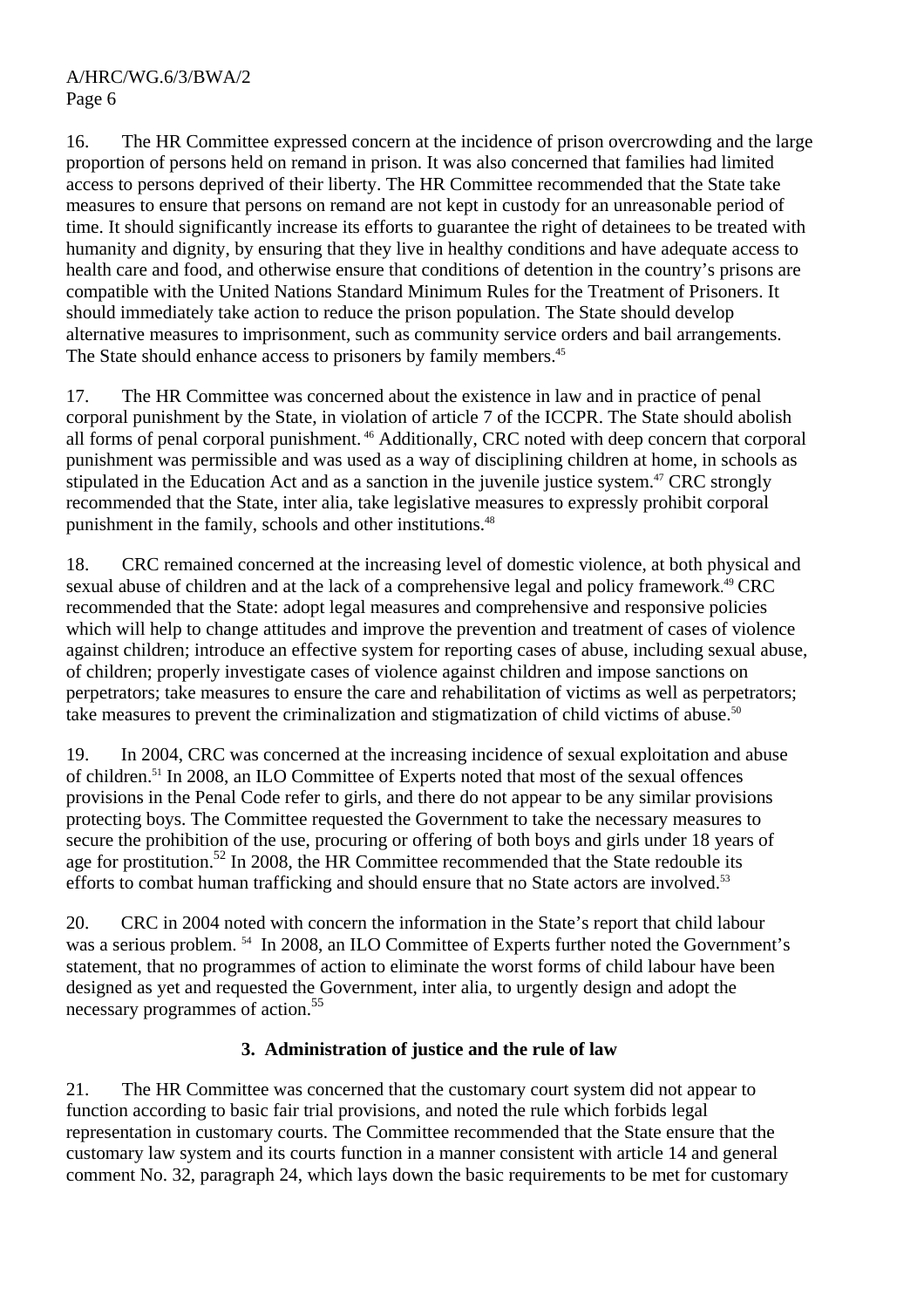courts handing down binding judgements recognized by the State, and in particular which allow legal representation in customary courts.<sup>56</sup>

22. The HR Committee welcomed the provision of free legal assistance in cases where capital punishment may be inflicted, but noted with concern the State's own admission that the quality of legal representation in such cases was unequal and could be improved. It also noted with concern that there was no provision for legal aid to indigent accused in other criminal cases. It welcomed the State's intention to carry out a study on establishing a legal aid system and recommended that Botswana should introduce a comprehensive criminal legal aid system for those who do not have sufficient means to pay for legal representation. in accordance with article 14, paragraph 3 (d) of the ICCPR.57 Similar issues were raised by CERD, which was concerned about the reported difficulties experienced by poor people, many of whom belong to San/Basarwa groups and other non-Tswana tribes, in accessing common law courts, due in particular to high fees, the absence of legal aid in most cases, as well as difficulties in accessing adequate interpretation services.<sup>58</sup>

23. CERD noted with concern that the decrees by the President of Botswana declaring a noncitizen as a "prohibited migrant", could not be effectively appealed before a judicial body. CERD recommended to the State that any person declared as a "prohibited migrant" be granted an effective remedy before a judicial body.59

24. CRC remained concerned that the juvenile system was not compatible with the provisions and principles of the Convention and was especially concerned at the fact that the age of criminal responsibility, fixed at 8 years of age, was too low.<sup>60</sup> CRC recommended the age of criminal responsibility be raised to an internationally acceptable standard. 61

# **4. Right to privacy, marriage and family life**

25. In 2008, the HR Committee welcomed the State's intention to amend the Marriage Act to ensure that all marriages are registered. It remained concerned by the persistence of customary practices that were highly detrimental to women's rights, such as discrimination in the area of marriage and custody of children born outside of wedlock, early marriages and polygamy, and the continued practice of legal guardianship by men of unmarried women. The Committee recommended that the State ensure the full participation of women in the review of customary laws and practices, outlaw polygamy, and take effective steps to discourage the persistence of customary practices that were highly detrimental to women's rights. $62$ 

26. The HR Committee noted with concern that the State criminalizes same-sex sexual activities between consenting adults and recommended that the State repeal these provisions.<sup>63</sup>

## **5. Freedom of religion or belief, expression, association and peaceful assembly, and right to participate in public and political life**

27. On 19 November 2003, the Special Rapporteur on the right to freedom of opinion and expression<sup>64</sup> sent an urgent appeal to the Government regarding the reported suspension by the Ministry for Communications, Science and Technology on 12 November 2003 of the popular morning program "Masa-a-sele" ("Morning has broken"), reportedly because opposition parties used it to attack the ruling Botswana Democratic Party (BDP). The Special Rapporteur also indicated that he received information according to which the Minister for Communications, Science and Technology said that Botswana Television (BTV) would stop covering political parties, but that this order would not affect coverage of the President and the Vice-President because "they represent the nation in their positions". The Special Rapporteur did not receive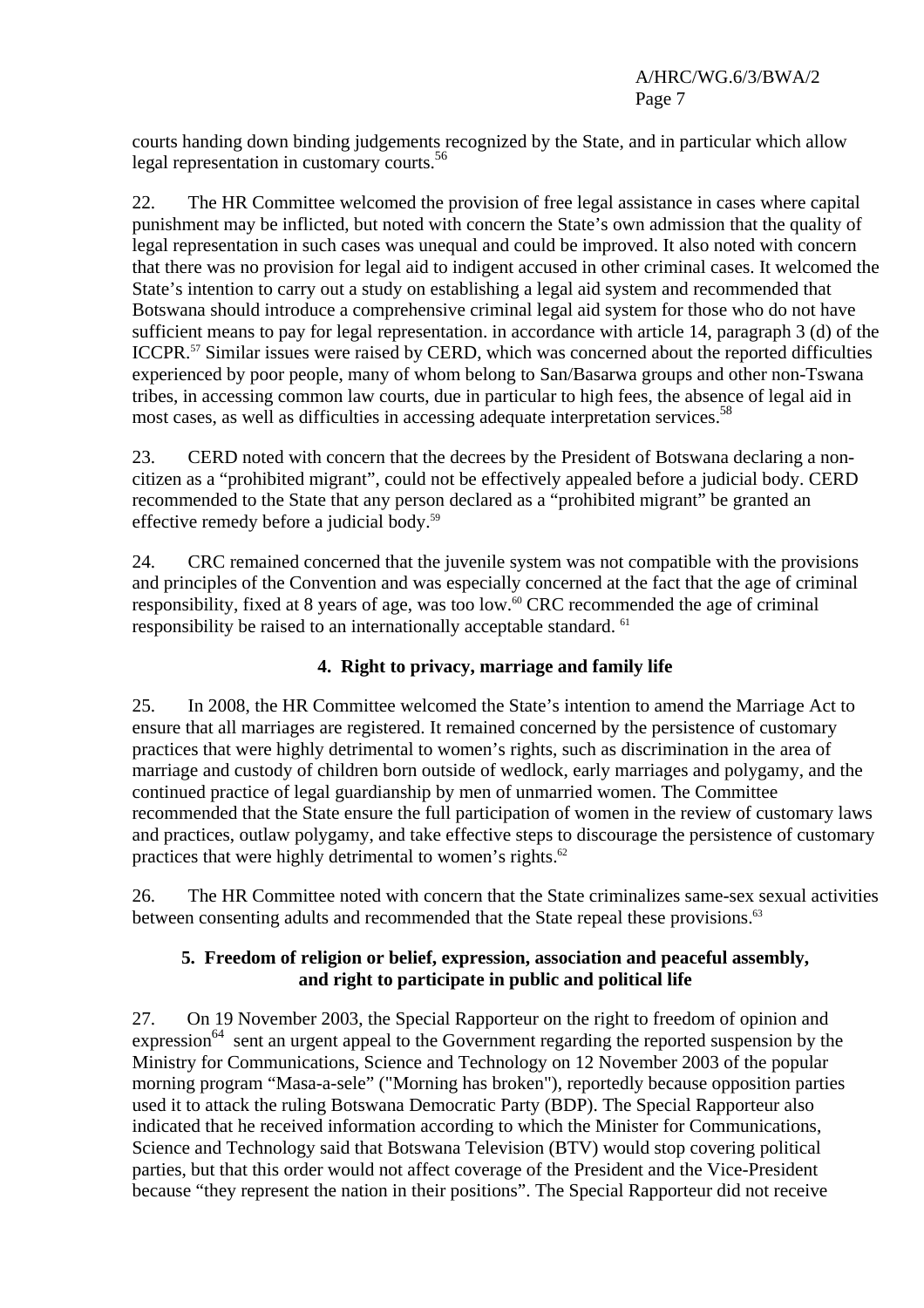any reply to this communication. More recently, a 2008 United Nations Statistics Division source indicated a decrease in the proportion of seats held by women in the parliament ranging from 17 per cent in 2004 to 11.1 per cent in 2007. $65$ 

# **6. Right to social security and to an adequate standard of living**

28. The 2003-2007 the United Nations Development Assistance Framework (UNDAF) noted that, despite a sparse population distribution, Botswana has managed to put a health facility within a 15 km radius for 85 per cent of the rural population. An estimated 97 per cent of the population has access to safe drinking water within  $2.5$  kilometres of their homes.<sup>66</sup> CRC noted with appreciation the developments in the primary health care strategy, but it remained concerned at the regional disparities in the health service provisions as well as the still high maternal mortality rates.<sup>67</sup> CRC was also concerned at the high incidence of teenage pregnancies, the inadequate reproductive health services and at the lack of mental health services for adolescents.68 CRC recommended that the State reduce regional disparities and lower maternal mortality rates by improving prenatal care services and providing training of birth attendants in healthy midwifery practices <sup>69</sup> and that it establish adequate health care services for adolescents.<sup>70</sup> In 2004, CRC shared the State's serious concern at the still exceedingly high prevalence rate of HIV/AIDS, especially among women in their child-bearing years.<sup>71</sup> A 2004 WHO report noted that life expectancy decreased from nearly 65 years in 1985-1990 to 40 years in 2000-2005.<sup>72</sup> While a 2006 UNAIDS report noted that declines in HIV prevalence among young people were reported,<sup>73</sup> a 2007 UNICEF report noted that one third of pregnant women aged 15–24 in Botswana were HIV-positive.74

## **7. Right to work and to just and favourable conditions of work**

29. In 2008, an ILO Committee of Experts recalled that the principle of equal remuneration for work of equal value is not reflected in the legislation of Botswana.75

# **8. Right to education and to participate in the cultural life of the community**

30. During his visit in 2005, the Special Rapporteur on the right to education noted that Botswana faces challenges in addressing the multilingual and intercultural nature of its society; the fact that many parts of the country were without school facilities; and that continuing traditional discrimination relatively increased girls' dropout rate at the secondary level, especially due to early pregnancies. The Special Rapporteur regretted the lack of a rights-based approach to education, which leads to uneven education indicators within the country. The absence of a rights-based approach to education resulted in education being considered a service granted by the Government and not a human right. This had contributed to the decision of the Government to reintroduce school fees at junior secondary level, where enrolment rates decrease and increased dropouts are registered. The Special Rapporteur called on the authorities to withdraw the measure as it represents a serious step backwards and would undermine the progress achieved in the field of education.<sup>76</sup> Similar concerns were raised by the CRC. $<sup>77</sup>$ </sup>

31. CERD noted with concern the linguistic barriers in education for many children belonging to non-Tswana tribes.<sup>78</sup> CERD recommended that the State provide primary education in the main mother tongues of non-Tswana tribes, in particular in regions inhabited traditionally or in substantial numbers by persons belonging to non-Tswana tribes. It further recommended that the State consult with the concerned tribes in this regard.<sup>79</sup> The Special Rapporteur on the right to education also recommended that Botswana develop new approaches to education more responsive to the needs of nomadic populations.<sup>80</sup>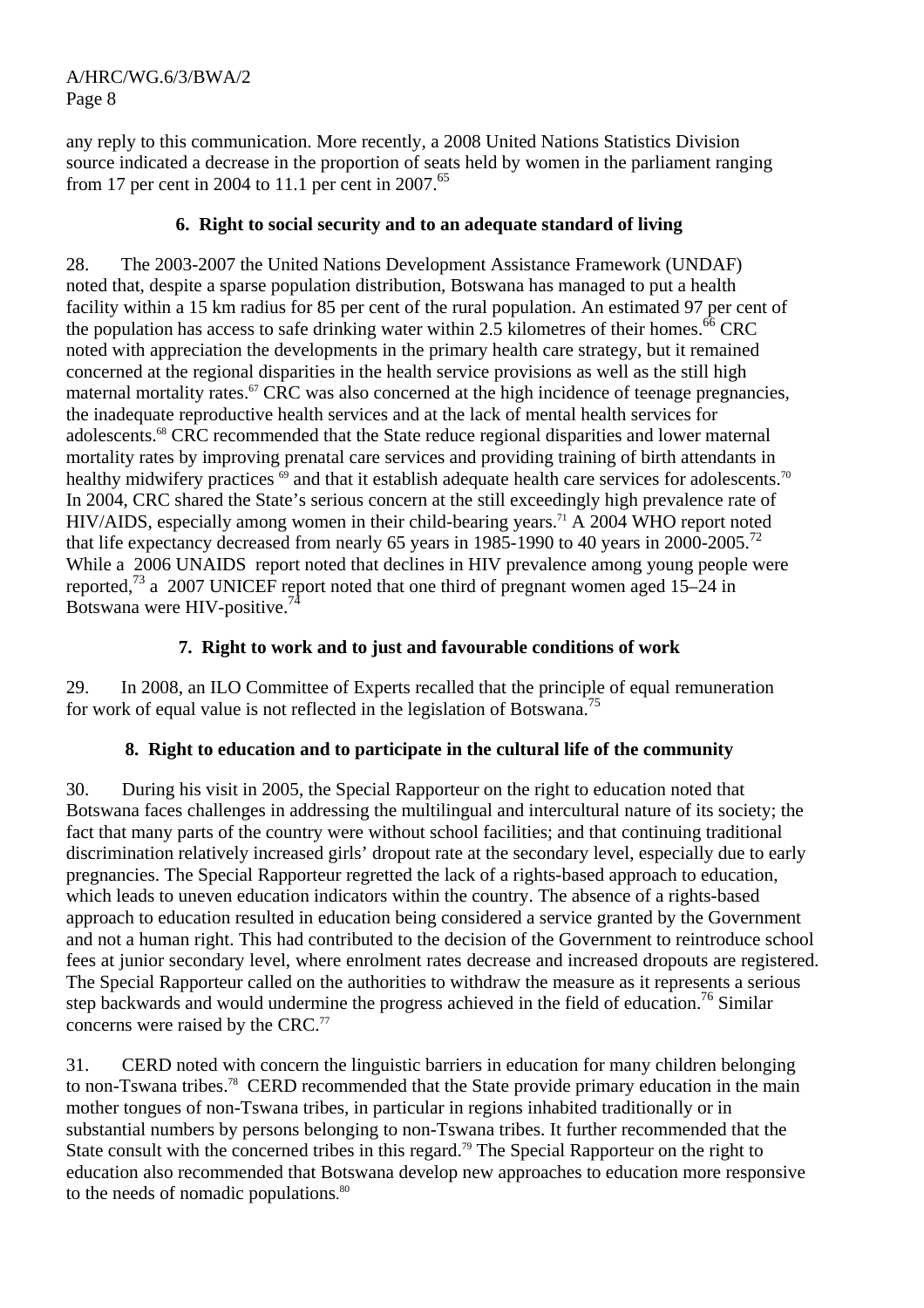#### **9. Minorities and indigenous peoples**

32. In 2004 it was reported<sup>81</sup> that the Government intended to bring the standards of living of the Baswara up to the level of the rest of the country, and to avoid land-use conflicts in the Central Kalahari Game Reserve (CKGR). The Special Rapporteur on the situation of human rights and fundamental freedoms of indigenous people communicated with the Government on this issue in  $2003^{82}$  and  $2005.^{83}$  Also in 2005, the Special Rapporteur in a joint urgent appeal with the Special Rapporteur on adequate housing, the Representative of the Secretary-General on the human rights of internally displaced persons <sup>84</sup> expressed concern over the deterioration of the situation of the Bushmen living within the CKGR and of those who have been relocated out of it over the last few years.

33. In April 2006, CERD noted with concern that CKGR residents were reportedly forcibly removed, through, in particular, such measures as the termination of basic and essential services inside the Reserve, the dismantling of existing infrastructures, the confiscation of livestock, harassment and ill-treatment of some residents by police and wildlife officers, as well as the prohibition of hunting and restrictions on freedom of movement inside the Reserve. CERD reiterated its recommendation to the State that it resume negotiations with the residents of the Reserve, including those who had been relocated, as well as NGOs, with a view to finding a solution acceptable to all. CERD recommended that the State should pay particular attention to the close cultural ties that bind the San/Basarwa to their ancestral land; protect the economic activities of the San/Basarwa that are an essential element of their culture, such as hunting and gathering practices, whether conducted by traditional or modern means; study all possible alternatives to relocation; and seek the prior free and informed consent of the persons and groups concerned.<sup>85</sup>

34. In November 2007 the Special Rapporteur on food and the Special Rapporteur on indigenous people<sup>86</sup> received information on alleged violations of the human rights of the Gana and Gwi indigenous communities (also known as "the San" or "the Bushmen") in the CKGR. The Special Rapporteurs referred to the ruling of the High Court of Lobatse on 13 December 2006, which concluded that the San had been unlawfully deprived of their traditional lands in the Reserve and that the Government's denial to allow the entry of former residents into CKGR, as well as their refusal to issue game licenses to remaining residents, was unlawful and unconstitutional. The Special Rapporteurs informed the Government that despite this court ruling, they continued to receive numerous communications indicating that the court's decision was not being fully implemented by the authorities. Information received stated that the San recurrently received eviction threats as a result of the herds they introduced in the reserve for their traditional subsistence herding.

35. In its response of 21 December 2007 the Government denied that the entry into the reserve was refused to members of the indigenous communities. As to the alleged denial of access to water, the Government stated that it used to provide the residents before the relocations with water, but the Court ruled that the Government was not obliged to restore services. Therefore the services were terminated. According to the Government, although the decision of the Court declared both unlawful and unconstitutional the ceasing of issuance of the Special Game Licenses by the Government, this did not mean that the residents were automatically entitled to those licenses. Finally, the Government said that ill-treatment and torture were inconsistent with their law and practice and declared their non-awareness of the allegations of arrest and ill treatment of the members of the Gana and Gwi communities by wildlife officers. An investigation on the cases referred by the Special Rapporteurs would be instituted, the results of which would be communicated to the Special Rapporteurs. The Special Rapporteurs have not received any information on this matter since then.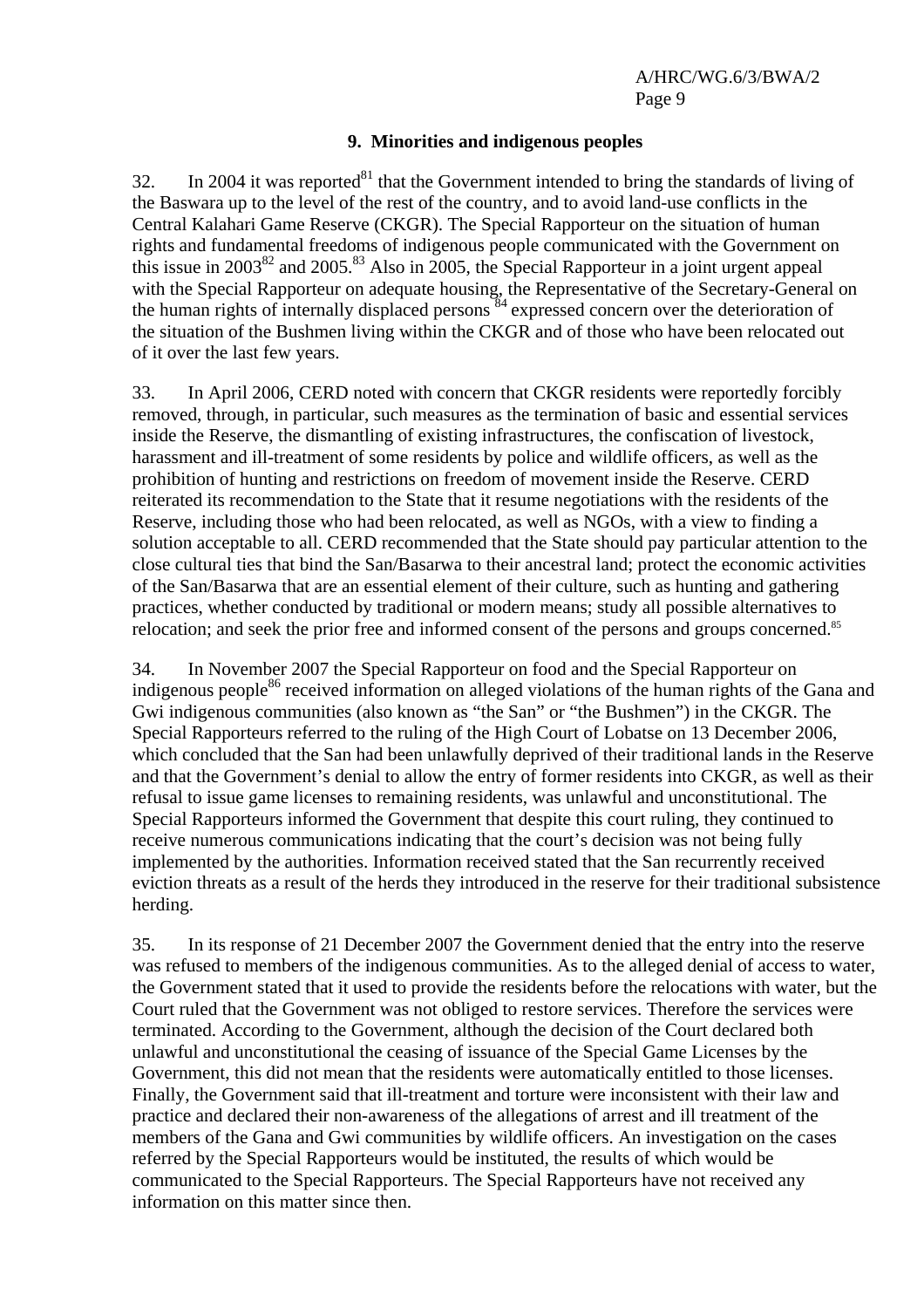36. In 2008, the HR Committee noted with concern reports that not all relocated persons would benefit from the High Court decision in *Roy Sesana et al vs Attorney-General*, and that the practical enjoyment of the right to return was conditional on providing identity documents prior to entering the CKGR, obtaining special game licences to hunt and that the State will not provide access to ground-water for such persons. The Committee recommended that the State should ensure that all persons who were relocated are granted the right to return to the CKGR.<sup>87</sup>

## **10. Migrants, refugees and asylum-seekers**

37. CERD expressed concern about alleged growing hostility against undocumented immigrants and that some undocumented immigrants had been ill-treated by police officers. CERD recommended, inter alia, that the State ensure that its competent authorities proceed to a prompt and impartial investigation into complaints of ill-treatment increase its efforts to provide adequate training in the field of human rights, including on the prohibition of racial discrimination, to its law enforcement personnel.<sup>88</sup> CERD was concerned that, in practice, asylum-seekers were automatically detained in prison-like conditions up to three to four years. CERD also recommended that the State recognize the right of asylum-seekers to appeal the decision denying them refugee status before a judicial body.<sup>89</sup> CERD also recommended to the State that it respect the right of refugees to an adequate standard of health by, inter alia, refraining from denying or limiting their access to preventive, curative and palliative health services, and that it grant access of refugees to the Anti-Retroviral (ARV) Therapy Programme and the Prevention of Mother-to-Child Transmission of HIV Programme.<sup>90</sup>

## **III. ACHIEVEMENTS, BEST PRACTICES, CHALLENGES AND CONSTRAINTS**

38. The HR Committee in 2008 noted with satisfaction the strong democratic culture of the State, as well as the establishing of universal basic education, and its considerable achievements in addressing the challenges posed by the HIV/AIDS pandemic.<sup>91</sup>

# **IV. KEY NATIONAL PRIORITIES, INITIATIVES AND COMMITMENTS**

## **Specific recommendations for follow-up**

39. In 2006, CERD requested the State to provide, within one year, relevant information on measures taken in response to the Committee's recommendations related to: the discriminatory character of the Chieftainship Act and other laws; allegations that the residents of the Central Kalahari Game Reserve had been forcibly removed outside the Reserve; difficulties of children belonging to non-Tswana tribes to benefit from the educational curricula on account of linguistic barriers; and refugees without access to the ARV Therapy Programme and the Prevention of Mother-to-Child Transmission of HIV Programme including preventive, curative and palliative health services.<sup>92</sup> The follow-up response has been overdue since March 2007.

40. In 2008, the HR Committee requested the State party to provide, within one year, relevant information on the implementation of the Committee's recommendations related to: the precedence of constitutional law over customary laws and practices; retention of the death penalty; wide reservation to articles 7 and 12 of the ICCPR; and treatment of persons deprived of their liberty.<sup>93</sup> The follow-up response is due in March 2009.

41. Following his official country visit in 2005, the Special Rapporteur on the right to education recommended<sup>94</sup> to Botswana to adopt a rights-based approach to education by providing a constitutional guarantee to education; to withdraw the measure aiming at reintroducing school fees at junior secondary level; to analyse the factors that cause delays in the distribution of books and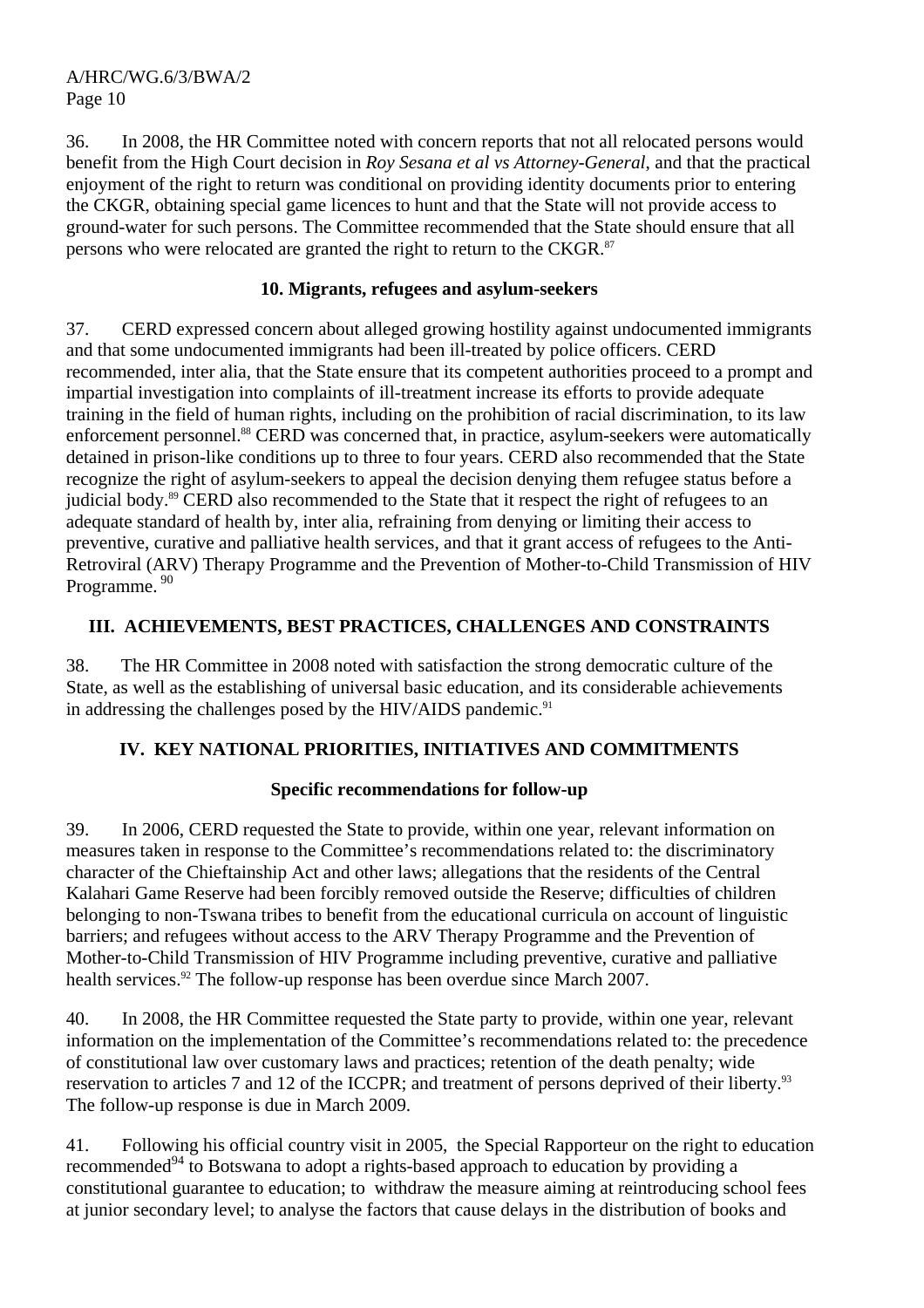adopt measures to guarantee timely delivery to all schools in the country; to establish and implement rationalized policies for the recruitment and training of teachers; to engage, as a matter of priority, in the training of teachers coming from the most remote areas; to provide the same facilities for all teachers wherever they are affected; to ensure that foreign and refugee children have the same access to education as nationals; to develop special projects and programmes for orphaned adolescents who are forced into work to support their families, ensuring their integration into school and the provision of support to their families; to elaborate and disseminate accessible versions of the chapter of the Education Act dealing with the rights of adolescents who are pregnant or raising children, as well as evaluate programmes of sex education and explore new approaches empowering adolescents to exercise responsibly their sexual and reproductive rights.

## **V. CAPACITY-BUILDING AND TECHNICAL ASSISTANCE**

42. The 2003-2007 UNDAF noted that the overarching goal of United Nations assistance is articulated in the country's "Vision 2016: Towards Prosperity for All"<sup>95</sup>, in which Botswana has set itself the more ambitious target of eradicating absolute poverty by  $2016$ .<sup>96</sup> UNODC provided information regarding their capacity-building and technical assistance programmes and activities, including in the area of countering terrorism, which was provided to Botswana.<sup>97</sup>

*Notes* 

 $\overline{a}$ <sup>1</sup> Unless indicated otherwise, the status of ratifications of instruments listed in the table may be found in *Multilateral Treaties Deposited with the Secretary-General: Status as at 31 December 2006* (ST/LEG/SER.E.25), supplemented by the official website of the United Nations Treaty Collection database, Office of Legal Affairs of the United Nations Secretariat, http://untreaty.un.org/. 2  $2^2$  The following abbreviations have been used for this document:

|                  | THE TOHOWING ADDITIONATIONS HAVE DEEN USED TOT THIS GOCUMENT.                                                              |
|------------------|----------------------------------------------------------------------------------------------------------------------------|
| <b>ICERD</b>     | International Convention on the Elimination of All Forms of Racial Discrimination                                          |
| <b>ICESCR</b>    | International Covenant on Economic, Social and Cultural Rights                                                             |
| <b>ICCPR</b>     | International Covenant on Civil and Political Rights                                                                       |
| <b>ICCPR-OP1</b> | <b>Optional Protocol to ICCPR</b>                                                                                          |
| <b>ICCPR-OP2</b> | Second Optional Protocol to ICCPR, aiming at the abolition of the death penalty                                            |
| <b>CEDAW</b>     | Convention on the Elimination of All Forms of Discrimination against Women                                                 |
| <b>OP-CEDAW</b>  | <b>Optional Protocol to CEDAW</b>                                                                                          |
| <b>CAT</b>       | Convention against Torture and Other Cruel, Inhuman or Degrading Treatment or                                              |
|                  | Punishment                                                                                                                 |
| OP-CAT           | Optional Protocol to CAT                                                                                                   |
| <b>CRC</b>       | Convention on the Rights of the Child                                                                                      |
| OP-CRC-AC        | Optional Protocol to CRC on the involvement of children in armed conflict                                                  |
| OP-CRC-SC        | Optional Protocol to CRC on the sale of children, child prostitution and child                                             |
|                  | pornography                                                                                                                |
| <b>ICRMW</b>     | International Convention on the Protection of the Rights of All Migrant Workers and                                        |
|                  | <b>Members of Their Families</b>                                                                                           |
| <b>CPD</b>       | Convention on the Protection of Persons with Disabilities                                                                  |
| OP-CPD           | Optional Protocol to Convention on the Protection of Persons with Disabilities                                             |
| <b>CED</b>       | Convention on the Protection of Persons from Enforced Disappearance                                                        |
|                  | <sup>3</sup> Protocol to Prevent, Suppress and Punish Trafficking in Persons, Especially Women and Children, supplementing |

the United Nations Convention against Transnational Organized Crime.

<sup>4</sup> 1951 Convention relating to the Status of Refugees and its 1967 Protocol, 1954 Convention relating to the status of Stateless Persons and 1961 Convention on the Reduction of Statelessness.

<sup>5</sup> Geneva Convention for the Amelioration of the Condition of the Wounded and Sick in Armed Forces in the Field (First Convention); Geneva Convention for the Amelioration of the Condition of Wounded, Sick and Shipwrecked Members of Armed Forces at Sea (Second Convention); Convention relative to the Treatment of Prisoners of War (Third Convention); Convention relative to the Protection of Civilian Persons in Time of War (Fourth Convention); Protocol Additional to the Geneva Conventions of 12 August 1949, and relating to the Protection of Victims of International Armed Conflicts (Protocol I); Protocol Additional to the Geneva Conventions of 12 August 1949, and relating to the Protection of Victims of Non-International Armed Conflicts (Protocol II); Protocol additional to the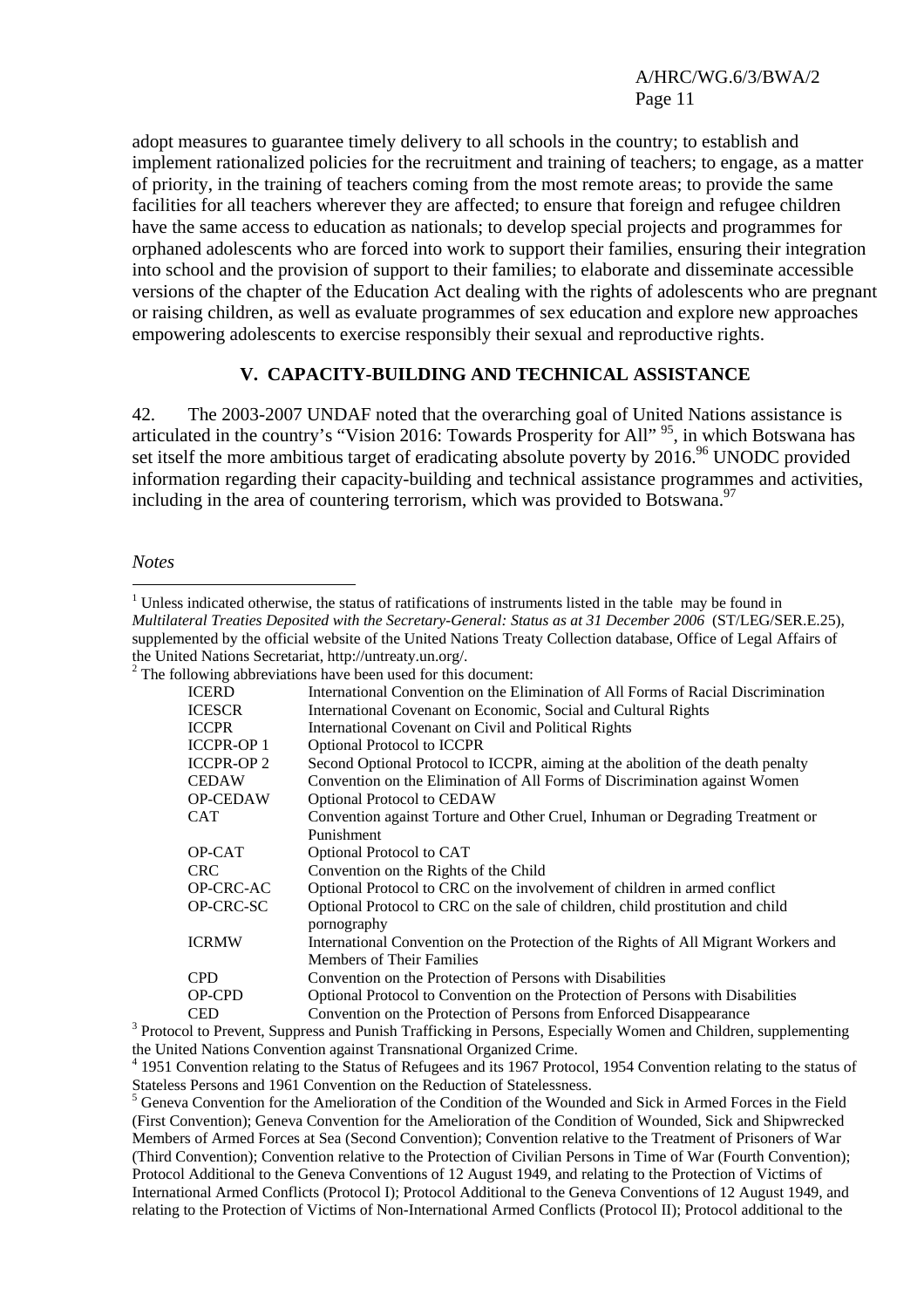Geneva Conventions of 12 August 1949, and relating to the Adoption of an Additional Distinctive Emblem (Protocol III). For the official status of ratifications, see Federal Department of Foreign Affairs of Switzerland, at www.eda.admin.ch/eda/fr/home/topics/intla/intrea/chdep/warvic.html. 6

<sup>6</sup> International Labour Organization Convention No. 29 concerning Forced or Compulsory Labour; Convention No.105 concerning the Abolition of Forced Labour, Convention No. 87 concerning Freedom of Association and Protection of the Right to Organize; Convention No. 98 concerning the Application of the Principles of the Right to Organize and to Bargain Collectively; Convention No. 100 concerning Equal Remuneration for Men and Women Workers for Work of Equal Value; Convention No. 111 concerning Discrimination in Respect of Employment and Occupation; Convention No. 138 concerning Minimum Age for Admission to Employment; Convention No. 182 concerning the Prohibition and Immediate Action for the Elimination of the Worst Forms of Child Labour.<br>  $\frac{7}{2}$ CEPD/C/PWA/CO/16, pars 24

- 8 E/CN.4/2006/45/Add.1, para 76 (a).
- 9 CCPR/C/BWA/CO/1, para 14.
- 10 CRC/C/15/Add.242, para. 9.
- <sup>11</sup> CCPR/C/BWA/CO/1, para 6.
- <sup>12</sup> Ibid., para. 10.
- $13$  Ibid., para 12.
- $^{14}$  CRC/C/15/Add.242, para. 11.
- $15$  Ibid., para.16
- 16 E/CN.4/2006/95/Add.5, para. 243.
- <sup>17</sup> CCPR/C/BWA/CO/1, para 8.
- 18 CERD/C/BWA/CO/16, para 21.
- <sup>19</sup> UNODC, UN Anti-Corruption Toolkit, Vienna, 2004, p. 199.
- $^{20}$  World Bank, World Development Report 2005, Washington DC, 2004, p. 42.
- 21 CRC/C/15/Add.242, para. 4.
- $22$  Ibid., para. 50.
- $^{23}$  The following abbreviations have been used for this document:

|                                         | The following abore viations have been ased for this document.                      |
|-----------------------------------------|-------------------------------------------------------------------------------------|
| <b>CERD</b>                             | Committee on the Elimination of Racial Discrimination                               |
| <b>CESCR</b>                            | Committee on Economic, Social and Cultural Rights                                   |
| HR Committee                            | Human Rights Committee                                                              |
| <b>CEDAW</b>                            | Committee on the Elimination of Discrimination against Women                        |
| <b>CAT</b>                              | Committee against Torture                                                           |
| CRC.                                    | Committee on the Rights of the Child                                                |
| <b>CMW</b>                              | Committee on the Protection of the Rights of All Migrant Workers and Their Families |
| <sup>24</sup> CERD/C/BWA/CO/16, para 3. |                                                                                     |

- <sup>25</sup> E/CN.4/2006/45/Add.1
- 
- 26 Ibid., para.1

 $27$  The questionnaires included in this section are those which have been reflected in an official report by a special procedure mandate holder.

<sup>28</sup> See (a) report of the Special Rapporteur on the right to education (A/HRC/4/29), questionnaire on the right to education of persons with disabilities sent in 2006; (b) report of the Special Rapporteur on the human rights of migrants (A/HRC/4/24), questionnaire on the impact of certain laws and administrative measures on migrants sent in 2006; (c) report of the Special Rapporteur on trafficking in persons, especially women and children (A/HRC/4/23), questionnaire on issues related to forced marriages and trafficking in persons sent in 2006; (d) report of the Special Representative of the Secretary-General on human rights defenders (E/CN.4/2006/95 and Add.5), questionnaire on the implementation of the Declaration on the Right and Responsibility of Individuals, Groups and Organs of Society to Promote and Protect Universally Recognized Human Rights and Fundamental Freedoms sent in June 2005; (e) report of the Special Rapporteur on the situation of human rights and fundamental freedoms of indigenous people (A/HRC/6/15), questionnaire on the human rights of indigenous people sent in August 2007; (f) report of the Special Rapporteur on trafficking in persons, especially in women and children (E/CN.4/2006/62) and the Special Rapporteur on the sale of children, child prostitution and child pornography (E/CN.4/2006/67), joint questionnaire on the relationship between trafficking and the sent in July 2005; (g) report of the Special Rapporteur on the right to education (E/CN.4/2006/45), questionnaire on the right to education for girls sent in 2005; (h) report of the Working Group on mercenaries (A/61/341), questionnaire concerning its mandate and activities sent in November 2005; (i) report of the Special Rapporteur on the sale of children, child prostitution and child pornography (A/HRC/4/31), questionnaire on the sale of children's organs sent on July 2006; (j) report of the Special Rapporteur on the sale of children, child prostitution and child pornography (E/CN.4/2005/78), questionnaire on child pornography on the Internet sent in July 2004; (k) report of the Special Rapporteur on the sale of children, child prostitution and child pornography (A/HRC/7/8), questionnaire on assistance and rehabilitation programmes for child victims of sexual

CERD/C/BWA/CO/16, para 24.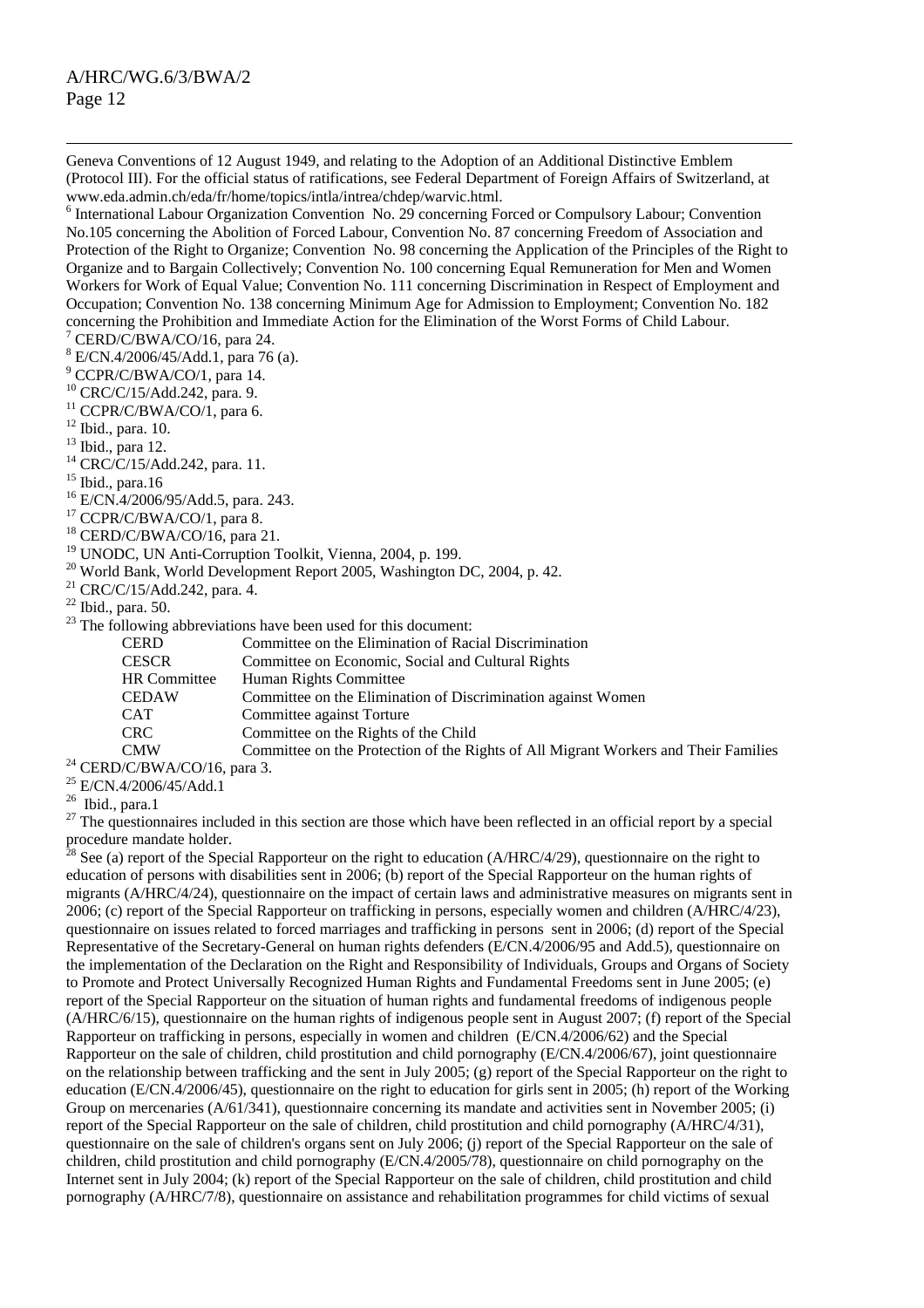exploitation sent in July 2007; (l) report of the Special Representative of the Secretary-General on the issue of human rights and transnational corporations and other business enterprises (A/HRC/4/35/Add.3), questionnaire on human rights policies and management practices.<br><sup>29</sup> E/CN.4/2006/95 and Add.5, para. 231.  $30$  CERD/C/BWA/CO/16, para 22.  $31$  2007 OHCHR Report of Activities and Results, p. 73.  $32$  2004 OHCHR Annual Report, p. 110. 33 Ibid., p. 111.  $34$  2005 OHCHR Annual Report, p.127.  $35$  2003 OHCHR Annual Report, pp.11, 27 and 29. 36 CCPR/C/BWA/CO/1, para 9.  $37$  CERD/C/BWA/CO/16, para 8. 38 Ibid.,para 7. 39 Ibid.,para 9. 40 Ibid., para 10. 41 CCPR/C/BWA/CO/1, para 24. 42 CRC/C/15/Add.242, para. 27. 43 CCPR/C/BWA/CO/1, para 13.  $44$  Ibid., para 15. 45 Ibid., para 17.  $46$  Ibid., para 19. 47 CRC/C/15/Add.242, para. 36. 48 Ibid., para. 37.  $49$  Ibid., para. 44. 50 Ibid., para. 45. 51 Ibid., para. 58.  $52$  ILO Committee of Experts on the Application of Convention and Recommendations, document . 092008BWA182, para. 2. CCPR/C/BWA/CO/1, para 16. 54 CRC/C/15/Add.242, para. 56. <sup>55</sup> ILO Committee of Experts on the Application of Convention and Recommendations, document 092008BWA182, para. 8. <sup>56</sup> CCPR/C/BWA/CO/1, para 21. 57 Ibid.,para 20. 58 CERD/C/BWA/CO/16, para 14. 59 Ibid., para 17. 60 CRC/C/15/Add.242, para. 60.  $<sup>61</sup>$  Ibid., para. 61.</sup>  $62$  CCPR/C/BWA/CO/1, para 11. 63 Ibid., para 22. 64 E/CN.4/2004/62/Add.1, paras 103 to 106  $65$  United Nations Statistics Division coordinated data and analyses, available at http://mdgs.un.org/unsd/mdg/Data.aspx. 66 2003-2007 UNDAF for Botswana, p. 6, available at http://www.undg.org/archive\_docs/821- Botswana\_UNDAF\_\_2003-2007\_-\_Botswana\_2003-2007.pdf. 67 CRC/C/15/Add.242, para. 48. 68 Ibid., para. 52. 69 Ibid., para. 49. 70 Ibid., para. 53. 71 Ibid., para. 50. <sup>72</sup> WHO, The World Health Report 2004, Geneva, 2004, p. 6. 73 UNAIDS, Annual Report 2006, Geneva, 2007, p. 9. 74 UNICEF, State of the World's Children 2008, New York, 2007, p. 81. <sup>75</sup> ILO Committee of Experts on the Application of Convention and Recommendations, document 092008BWA100, para. 1.  $76$  See E/CN.4/2006/45/Add.1. 77 CRC/C/15/Add.242, para. 54. 78 CERD/C/BWA/CO/16, para 15.

 $79$  Ibid., para 15.